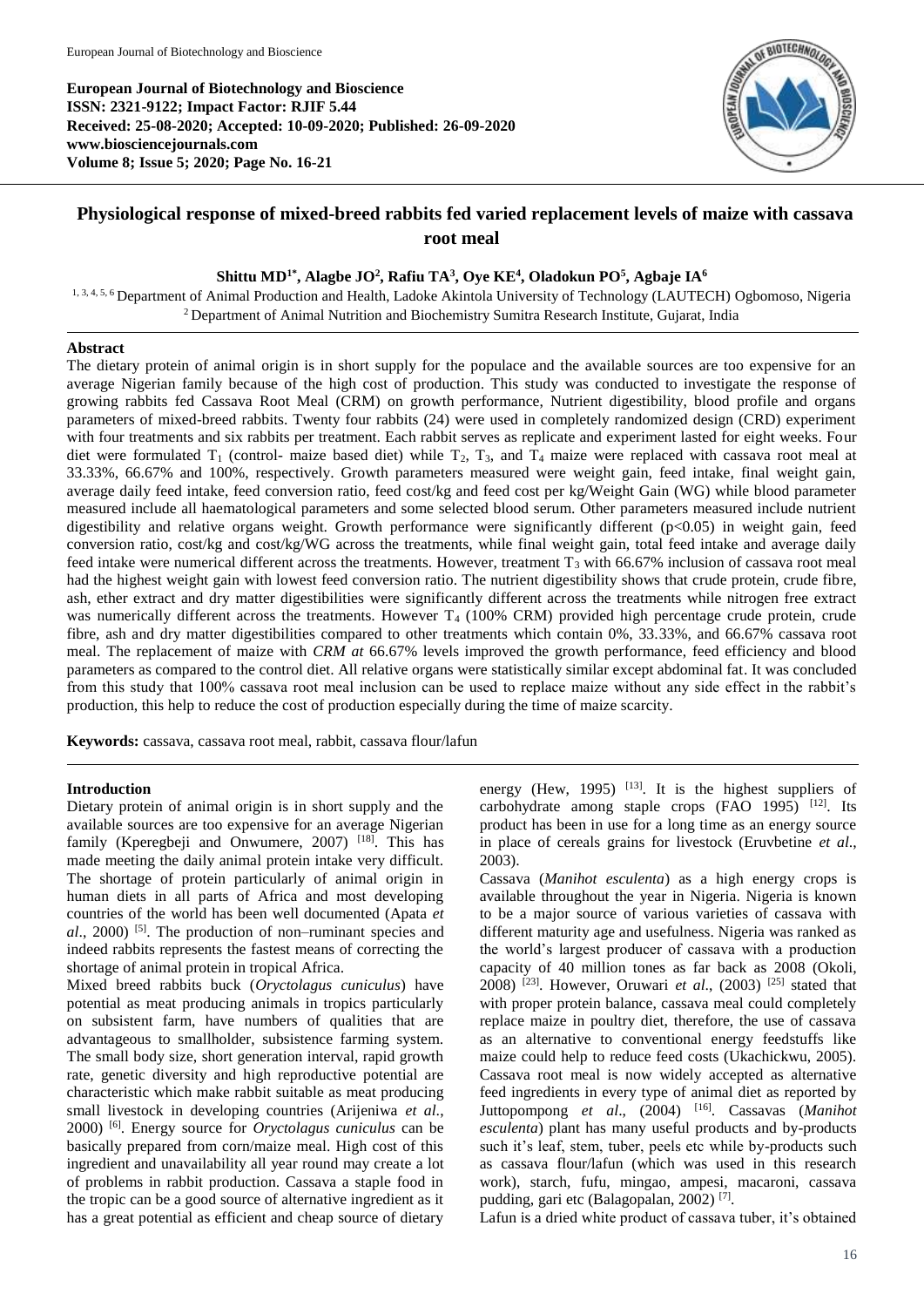by soaking fresh cassava tuber in a pot of clean water for four days to soften and ease the removal of peels, pressed to remove water and then sundry to remove the water content to about 10%. This product is very high in energy values of 3,200 $kcal/kg$  (Egena, 2006)<sup>[9]</sup> and low protein level of about 3.6% (Iyayi and Losel, 2001)  $[14]$ . Cassava tuber decay rapidly if not processed in good time. Oversupply during the peak of harvest or during period of abundant rainfall cause the price to fall. Channeling such excesses produce to animal feed or storing for animal feed will be an added advantage to the cassava producer and helps to improve the economy. Therefore this research was designed to evaluate physiological response of growing rabbits to varied inclusion levels of cassava root meal in the rabbit feed as a substitution for maize.

#### **Materials and Methods**

**Experimental Site:** The experiment was carried out at Rabbitry Unit, Teaching and Research Farm of Ladoke Akintola University of Technology (LAUTECH), Ogbomoso, Nigeria, located in the derived Savanna zone of Nigeria.

**Diet Preparation:** Four experimental diets were formulated (Table 1) such that maize in treatment one serves as control, while maize in treatment two, three, four were replaced with 33.33% 66.67% and 100% of CRM, respectively.

#### **Experimental Animal and Management**

A total number of 24 growing buck rabbits were used for the experiment, the rabbits were randomly allocated to four treatments and each treatment consists of six rabbits, while each rabbit serves as replicate, in a completely randomized design (CRD). The experiment lasted for eight weeks and data were analysed using ANOVA at  $\alpha_{0.05}$ , using IBM SPSS version 21 and significant mean were separated using Duncan's multiple range test of the same software.

#### **Data Collection**

Feed samples and faeces were analysed for proximate composition using methods of AOAC (2001). Measurement of the average weekly feed intake and average weekly weight gain were carried out. Values obtained were used to calculate feed conversion ratio. Data were collected daily on the feed intake during the experimental period by subtracting the weight of the feed supplied from the weight of the left over feed of each animal.

**Average Weight Gain:** Live weight was taken every week throughout the study period, using a weighing scale. Weight gain determine by subtracting the final weight from initial weight. Feed Conversion Ratio was calculated by dividing the total feed consumed by total weight gain at the end of experiments

## **Digestibility Study**

At the 8<sup>th</sup> weeks, the feacal samples were collected daily for 3 days, air dried and weight before been stored in air tight bags. The samples collected were bulked for each rabbit and sub-samples were taken for proximate composition.

**Blood and Serum Analyses:** This was done as reported by Shittu *et al*. (2017) [27] .

**Organs Analysis:** At the end of the experiment, three animals selected from each treatment, starved overnight (12 hours) and weighed before slaughtered. The animals were

stunned and slaughtered by cutting of the jugular vein. After bleeding, the animals were eviscerated. The organs were carefully dissected out for weighing. The organs such as liver, kidney, lungs, heart, were weighed using sensitive scale.

#### **Results and Discussion**

The result of the growth performance parameter of growing rabbit fed varied replacement levels of Cassava Root Meal (CRM) is shown in Table 2. Except final weight and average total feed intake other parameters were significantly  $(P < 0.05)$  affected. Weight gain of animal on  $T_3$ (1,060.50g) had the highest value while the lowest weight gain was recorded in diet  $T_4$  (892.05g). Feed conversion ratio had significantly similar values among rabbits fed control diet,  $T_2$  (33.33%CRM) and  $T_3$  (66.67% CRM). Cost per Kg feed decreased with increased replacement levels of CRM while cost per Kg weight gain was significantly higher under rabbits fed control diet. The result of the study revealed that increasing level of cassava root meal at 66.67% enhance growth performance of the rabbits for meat production, this can be deduced from the weight gained of rabbits on diet  $T_3$  (1,060.50g). The final weight is heavier than the reported result of Amadi *et al* (2016) [2] when cassava root meal was included up to the 75% replacement of maize in the diet of growing rabbits. This results support the report of Ansah *et al.*  $(2012)$  <sup>[3]</sup> who reported a significant ( $p<0.05$ ) variation in the weight gain of growing rabbit fed cassava root meal. The un-palatability nature of the diet did not affect the feed intake. This result negates the report of Amadi *et al*. (2016) [2] which identified reduction in the feed intake a result of the taste effect as the inclusion of cassava root meal increases in the diet of growing rabbits. The results agreed with the report of the British rabbit Council (2010) that concluded that bitter tastes are well tolerated by rabbits such as alfalfa leafs. Price is another major factor of production, the lower the cost of production the better. Rabbit on CRM based diet had the economically encouraging price per kilogram weight gain (N294.20 N276.57 and N309.06 for  $T_2$ ,  $T_3$  and  $T_4$ , respectively). This is better compared to the control diet that had N321.53. The performance of rabbis fed cassava root meal promoted better feed utilization for rabbits reared within the same study area (Amadi *et al.*, 2016)<sup>[2]</sup> and it shows that rabbits can tolerate cassava root meal up to 100% replacement of maize.

Table 3 shows nutrient digestibility of growing rabbits fed varied replacement level of maize with cassava root meal. The result obtained shows that there were significant difference  $(p<0.05)$  in the crude protein, crude fibre, ash, ether extract and dry matter digestibility while nitrogen free extract were not significantly different (p>0.05) across the treatments. Crude protein digestibility significantly  $(p<0.05)$ increased with increased cassava root meal replacement levels. Out of all the affected nutrient digestibility parameters, growing rabbits on cassava root meal had the highest values compared to the control group. Apparent nutrient digestibility showed that the rabbits on diets  $T_2$ ,  $T_3$ and  $T_4$  had better nutrient digestibilities than those on diets  $T_1$  (control diet). Hundred percent CRM may be the optimum for efficient nutrient utilization. The significant improvement of crude protein (CP) and crude fibre (CF) digestibility in this study agreed with the previous report of Osakwe and Nwose  $(2008)$  <sup>[26]</sup> when feed intake and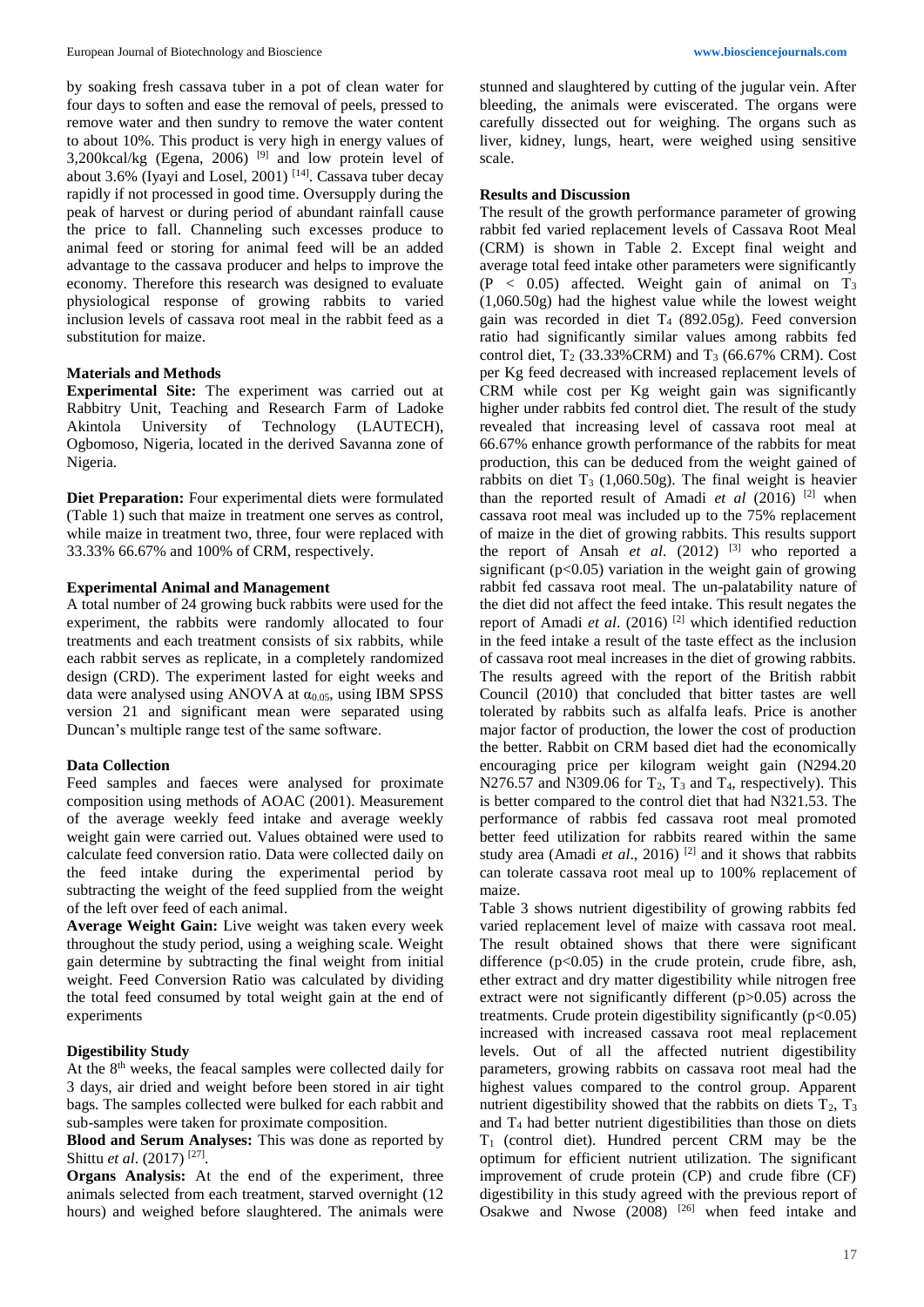nutrient digestibility of weaner rabbits fed cassava peel as replacement for maize was examined. The high protein digestibility observed in rabbits on CRM may be explained by the fact that the cyanide and fibre content of the diet may still be within the range that can be tolerated by the rabbits and/or the level of these compounds in the diets was not too high to affect protein intake and digestibility. Ether extract intake and digestibility followed a similar pattern as crude protein digestibility. Ether extract intake was significantly similar for rabbits fed the  $T_2$ ,  $T_3$  and  $T_4$  but the  $T_1$  fed rabbits had a depressed ether extract digestibility when compared to other groups. Table 4 shows the haematological parameters of rabbits fed varied replacement levels of cassava root meal (CRM) with maize. White blood cell, platelet, monocyte, eosinophil were significantly affected  $(p<0.05)$  by the varied replacement levels maize with cassava root meal. White blood cell, monocyte, eosinophil highest values were recorded among rabbit fed  $T_1$  (control) and the lowest values were recorded on the rabbits fed varied level of CRM. The highest value of platelet was obtained from the rabbit fed  $T_3$  (66.67%) while the lowest value was obtained on the rabbit fed  $T_4$  (100%) CRM). Blood is important and reliable medium for assessing the physiological and health status of individual animals (Egbe-nwiyi *et al*., 2000) [8] . According to James, (2004), the life of all flesh is in the blood. Blood is useful for assessing the health status, clinical evaluation for survey of physiological/pathological conditions and diagnostic and prognostic evaluation of various types of diseases in animal (Singh *et al.,* 2002 [29] ; Obasoyo *et al*., 2005 [22] and Alade *et al*., 2005) [1] . The similar value of the neutrophil recorded across all the dietary treatments showed that the antnutrients present in cassava root meal had been removed or reduced by processing methods and it did not affect the blood quality/health status of the rabbits. The significant variation observed in the values of platelet with highest value recorded in rabbits fed 66.67% CRM could be due to the increased in the level of antibodies in the animal which in turn boost the ability of the animal to resist microbial infection and fight against foreign bodies. The value recorded fell between the normal range reported by Mitruka and Rawnsley (1977)<sup>[21]</sup> and Maxwell *et al.*, (1990)<sup>[20]</sup>. Similarity in the lymphocytes indicates that the rabbits can survive in a stressful environment. It has been stressed by Mitruka and Rawnsley,  $(1977)$  <sup>[21]</sup> that the higher the lymphocyte and white blood cell are associated with the ability of the animal to perform well under a very stressful condition, on this fact is where the similarity lymphocyte obtained in rabbits study found its support. Table 5, shows the serum parameters of rabbits fed varied replacement levels of maize with cassava root meal. The varying replacement of cassava root meal had significant effect  $(p<0.05)$  on serum biochemical indices of growing rabbits except Alanine Transaminase (ALT), total protein and alanine phosphate. Aspartate aminotransferase (AST) had it highest value observed among rabbits fed CRM, and the lowest value was observed among rabbits fed  $T_1$  (control diet). Cholesterol had it highest value among rabbit fed  $T_2$ (33.33% CRM), T<sup>3</sup> (66.67% CRM) and T<sup>4</sup> (100.00% CRM)

while it lowest value (50.00 g/dL) was observed on rabbits on diet  $T_1$  (control diet). The use of serum indices as a pointer or indicator to conditions that cannot be readily noticed by performance and haematological indices cannot be over emphasized in animal science. This help to really understand the disposition of organs to the dietary treatments or variations. However, the numerical highest serum protein recorded in rabbits on  $100\%$  CRM  $(T_4)$ , implies that the dietary treatment contains or influence the utilization of dietary protein. Albumin is the most abundant protein in blood plasma and it production was not affected by cassava root meal based diets. The significantly  $(p<0.05)$ highest albumin value in  $100\%$  (T<sub>4</sub>) similar to those on 33.33% CRM  $(T_2)$  and  $T_3$  (66.67% CRM) showed a synergetic effect on the protein quality of the test ingredients. Higher value of aspartate aminotransferase in this study when compared with the control birds may be as a result of the cyanide residue in the cassava root meal. Ewuola and Egbunike  $(2008)$ <sup>[11]</sup> observed that in their study that the highest significant value in aspartate aminotransferase (AST) is a clinical indication of diagnosing state of damage done to the organ producing it by toxic substance or infections. The increased in cholesterol as the replacement level of CRM increased and the highest value (62.69 mg/dL) obtained in the  $T_4$  falls within the recommended level according to Mitruka and Rawsleys (1977). Although many factors has been suggested earlier to affect the cholesterol in broiler chickens. According to Maulana et al. (2019) <sup>[19]</sup>, environmental factors, population density etc other than the nutritional factors can affect the cholesterol levels in broiler chickens. Table 6, shows the result of the relative organs weight of rabbits fed varied replacement level of maize with cassava root meal. Except abdominal fat other parameters such spleen, lung, liver, kidney and heart were not significantly (P>0.05) different across the treatments. The relative abdominal fat weight of rabbit fed diet  $T_2$ ,  $T_3$  and T4- 2.80, 2.93 and 2.99%, respectively were similar. The result here helps to determine the response of various organs to the dietary variation. Similarities in the entire organs are an indication of similarity in the dietary activity of the various chickens and there was no enlargement or atrophy of the internal organs beyond normal when compare to the control animals thus indicating that the rabbits were able to tolerate the test ingredients. The relative weight of the liver and heart in this study were smaller compare to the report of Shittu *et al.* (2013)<sup>[28]</sup> and Orayaga *et al.* (2017)<sup>[24]</sup> when mango seed kernel meal were feed to the growing rabbits, this may be as a result of ant nutritional factor in the mango seed kernel meal used. One of the most important factors identified to affect organ growth or weight is the type of and amount of feed ingested by the animal (Kokoszynski *et al*., 2017).

Others include body size, species, breed, sex, age, health and physiological status of the birds, most of the changes occur in weight, length and histochanges. Kokoszynski *et al*.  $(2017)$ <sup>[17]</sup> stated that changes in digestive tract structure mainly concern the weight, length, and width of the different segments.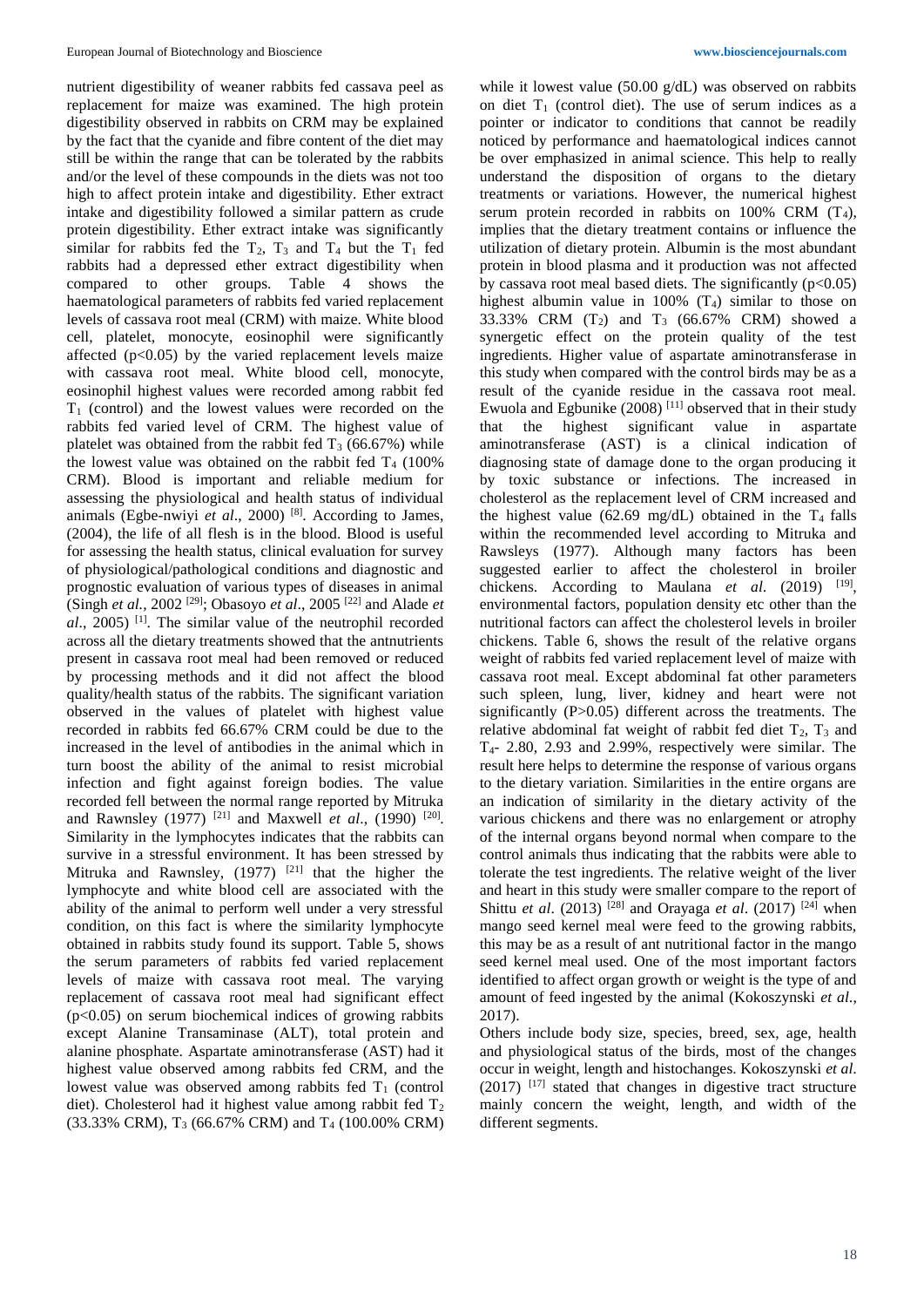|  |  | <b>Table 1:</b> Gross Composition of the Experimental Diet (%) |  |
|--|--|----------------------------------------------------------------|--|
|--|--|----------------------------------------------------------------|--|

| Ingredients $(\% )$                | $T_1$ (control) | $T_2$ (33.33% RM) | $T_3(66.67\% \text{ CRM})$ | T <sub>4</sub> (100% CRM) |
|------------------------------------|-----------------|-------------------|----------------------------|---------------------------|
| Maize                              | 30              | 20                | 10                         |                           |
| <b>CRM</b>                         | -               | 10                | 20                         | 30                        |
| Fixed ingredients                  | 70              | 70                | 70                         | 70                        |
| Total                              | 100             | 100               | 100                        | 100                       |
| Calculated composition of the diet |                 |                   |                            |                           |
| Metabolize energy                  | 2666            | 2609.26           | 2565.00                    | 2522.00                   |
| Crude protein (%)                  | 16.17           | 16.72             | 16.07                      | 15.50                     |
| Crude fiber $(\%)$                 | 6.70            | 7.10              | 7.20                       | 7.40                      |

CRM= Cassava Root Meal. Fixed ingredients were: soymeal (26%), Wheat offal (26%), corn bran (6%), fish meal (1%), Palm kernel cake (22.16%), Veg. Oil (2%), oyster shell (0.25%), bone meal (2%), salt 0.22%), Methionine (0.12%), grower premix (0.25).

**Table 2:** Growth Performance of rabbit fed varied replacement level of cassava root meal with maize

| <b>Parameters</b>    | <b>T1 Control</b>   | T2 (33.33% CRM)     | T3 (66.67%CRM)      | T4 (100% CRM)       | <b>SEM</b> |
|----------------------|---------------------|---------------------|---------------------|---------------------|------------|
| Initial Weight $(g)$ | 850.22              | 848.35              | 850.10              | 847.94              |            |
| Final Weight $(g)$   | 1828.60             | 1898.80             | 1910.60             | 1743.00             | 16.96      |
| Weight Gain $(g)$    | 978.38 <sup>b</sup> | $1050.45^{ab}$      | $1060.50^{\circ}$   | $892.05^{\circ}$    | 12.21      |
| ADWG                 | $17.38^{a}$         | $18.76^{\rm a}$     | $18.94^{\circ}$     | 15.92 <sup>b</sup>  | 2.09       |
| TFI(g)               | 4232.00             | 4447.40             | 4547.10             | 4544.20             | 239.11     |
| ADFI(g)              | 76.74               | 79.41               | 82.67               | 82.62               | 2.52       |
| <b>FCR</b>           | 4.32 <sup>b</sup>   | 4.23 <sup>b</sup>   | 4.28 <sup>b</sup>   | 5.09 <sup>a</sup>   | 0.28       |
| $Cost/Kg$ feed $(N)$ | $74.43^{\circ}$     | $69.55^{b}$         | 64.62 <sup>b</sup>  | 60.72 <sup>b</sup>  | 0.28       |
| Cost/Kg/(N)          | $321.53^a$          | 294.20 <sup>b</sup> | 276.57 <sup>b</sup> | 309.06 <sup>b</sup> | 4.85       |

 $a<sup>abc</sup>$  means having different superscript along the same row are significantly different (p<0.05), SEM = standard Error of Mean, TFI = Total Feed Intake, ADFI = Average Daily Feed Intake, FCR = Food Conversion Ratio, ADWG = Average daily weight gain, CRM = Cassava Root Meal

**Table 3:** Apparent Nutrients Digestibility of rabbits fed varied replacement levels of cassava root meal with maize

| <b>Parameters</b>     | T1 Control         | $T_2$ (33.33% CRM) | $T_3(66.67\% \text{ CRM})$ | $T_4(100\% \text{CRM})$ | <b>SEM</b> |
|-----------------------|--------------------|--------------------|----------------------------|-------------------------|------------|
| Crude Protein         | 73.51 <sup>b</sup> | $84.43^{\rm a}$    | 86.14 <sup>a</sup>         | $87.33^a$               | 1.51       |
| Crude Fibre           | $33.15^{\circ}$    | 51.69 <sup>b</sup> | 74.64 <sup>a</sup>         | $64.75^{\rm a}$         | 3.82       |
| Ash                   | 52.77 <sup>c</sup> | 65.82 <sup>b</sup> | $77.76^{\rm a}$            | 79.78 <sup>a</sup>      | 2.73       |
| Ether extract         | 91.34 <sup>b</sup> | $92.53^{\rm a}$    | 93.17 <sup>a</sup>         | 94.58 <sup>a</sup>      | 0.43       |
| Nitrogen free extract | 81.24              | 81.87              | 81.41                      | 81.62                   | 4.23       |
| Drv matter            | 71.23 <sup>b</sup> | 76.21 <sup>b</sup> | $77.74^{ab}$               | 83.51 <sup>a</sup>      | 1.39       |

a,b,c means along the same row having different superscript are significantly different ( $p$ <0.05), SEM = Standard Error of mean.

|  |  | <b>Table 4:</b> Haematological parameters of rabbit fed varied replacement levels of cassava root meal with maize |  |
|--|--|-------------------------------------------------------------------------------------------------------------------|--|
|  |  |                                                                                                                   |  |

| Parameters (%)       | T <sub>1</sub> Control | $T2$ (33.33% CRM)  | $T_3(66.67\% \text{ CRM})$ | $T_4(100\% \text{CRM})$ | <b>SEM</b> |
|----------------------|------------------------|--------------------|----------------------------|-------------------------|------------|
| Hb(g/Dl)             | 13.60                  | 13.10              | 13.00                      | 13.55                   | 0.21       |
| RBC $(x106uL)$       | 6.86                   | 6.60               | 6.47                       | 6.86                    | 0.08       |
| CRT (mg/Dl)          | 1.15                   | 1.10               | 1.15                       | 1.10                    | 0.02       |
| $PCV$ $(\% )$        | 41.50                  | 40.00              | 39.00                      | 41.00                   | 0.57       |
| WBC $(x10^3uL)$      | $70.00^{\rm a}$        | 42.00 <sup>b</sup> | $51.25^{\rm b}$            | 38.50 <sup>b</sup>      | 38.86      |
| Platelet $(x10^3\%)$ | 8.75 <sup>bc</sup>     | 10.60 <sup>b</sup> | $13.90^{\rm a}$            | 6.75 <sup>c</sup>       | 2.36       |
| $LYM(\%)$            | 66.50                  | 69.00              | 69.00                      | 67.30                   | 1.02       |
| NEUT(%)              | 27.50                  | 26.50              | 27.00                      | 28.50                   | 1.17       |
| MON(%)               | $2.50^{\rm a}$         | 1.50 <sup>b</sup>  | 1.50 <sup>b</sup>          | 2.00 <sup>b</sup>       | 0.24       |
| EOS (%)              | $3.50^{\circ}$         | 3.00 <sup>b</sup>  | 2.50 <sup>b</sup>          | 2.50 <sup>b</sup>       | 0.179      |

a,b,c means along the same row having different superscript are significantly different ( $p$ <0.05), SEM = Standard Error of mean, MON = Monocyte, CR = Creatinine, RBC = Red Blood Cell, PCV = Pack Cell Volume, WBC = White Blood Cell, HB = Haemoglobin, LYM = Lymphocyte, LT = Platelet, EOS = Eosinophil.

**Table 5:** Shows the serum parameters of rabbits fed varied replacement levels of cassava root meal with maize

| Parameters (%)    | $T_1$ (Control)    | $T_2$ (33.33% CRM) | $T_3(66.67\% \text{ CRM})$ | $T_4(100\% \text{CRM})$ | <b>SEM</b> |
|-------------------|--------------------|--------------------|----------------------------|-------------------------|------------|
| $CHOL$ (mg/dL)    | 50.00 <sup>b</sup> | $59.61^{\circ}$    | 63.08 <sup>a</sup>         | 62.69 <sup>a</sup>      | 2.09       |
| AST (IU/L)        | 4.72 <sup>b</sup>  | $8.55^{\rm a}$     | $8.42^{\rm a}$             | 8.50 <sup>a</sup>       | 0.50       |
| ALT (IU/L)        | 12.03              | 13.61              | 12.86                      | 10.32                   | 0.55       |
| $ALP$ ( $IU/L$ )  | 40.28              | 42.06              | 39.15                      | 40.87                   | 1.83       |
| TP(g/dL)          | 6.41               | 6.29               | 6.85                       | 6.55                    | 0.08       |
| ALB(g/dL)         | 2.99 <sup>b</sup>  | 3.69 <sup>a</sup>  | 3.48 <sup>a</sup>          | 3.70 <sup>a</sup>       | 0.08       |
| Globulin $(g/dL)$ | 3.42               | 2.60               | 3.37                       | 2.85                    | 0.13       |

a,b means among the same row having same superscript are significantly difference ( $p$ <0.05), CHOL = Cholesterol, SEM = Standard Error Mean, AST = Aspartate aminotransferase, TP = Total Protein, ALB = Albumin, ALT = Alanine Transaminase, ALP = Alanine Phosphate, CRM = Cassava Root Meal.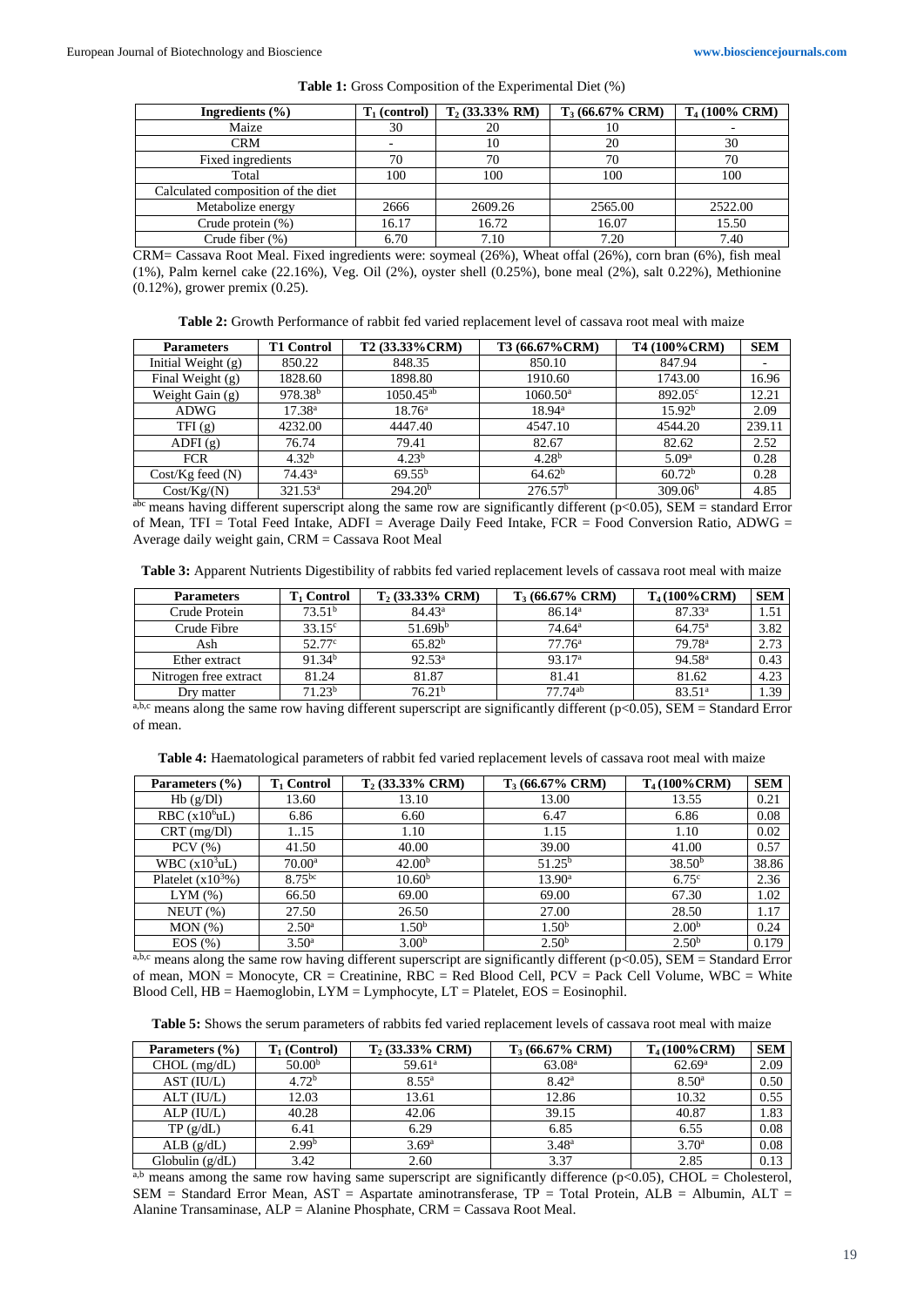**Table 6:** Relative Organ Characteristics of Rabbit Fed Varied Replacement Levels of Cassava Root Meal with Maize

| <b>Parameters</b> | T <sub>1</sub> (Control) | $T_2$ (33.32% CRM) | $T_3(66.67\% \text{ CRM})$ | T <sub>4</sub> (100% RCM) | <b>SEM</b> |
|-------------------|--------------------------|--------------------|----------------------------|---------------------------|------------|
| Abdominal Fat     | $2.45^{b}$               | 2.80 <sup>a</sup>  | 2.93 <sup>a</sup>          | 2.99 <sup>a</sup>         | 1.08       |
| Spleen            | 0.05                     | 0.05               | 0.05                       | 0.05                      | 0.00       |
| Lung              | 0.64                     | 0.50               | 0.57                       | 0.51                      | 0.33       |
| Liver             | 3.02                     | 3.55               | 3.18                       | 3.01                      | 0.63       |
| Kidney            | 0.64                     | 0.67               | 0.81                       | 0.83                      | 0.14       |
| Heart             | 0.33                     | 0.32               | 0.28                       | 0.30                      | 0.08       |

<sup>ab</sup> means having different superscript along the same row are significantly different, CRM = Cassava Root Meal

## **References**

- 1. Alade AA, Bambose AM, Oguntona EB, Fanimo AO. Haematological parameters, serum metabolites, carcass characteristics of weaner rabbits fed yam peel meal diets. Proc. of 10th Annual Conf. of Anim. Sci. Assoc. of Nig., Dairo, 2005, 280-282.
- 2. Amadi NE, Njoku OO, Ufele NA, Okereke NC. Performance of rabbits fed dietary levels of cassava root meal. American Journal of life Science Researches. 2016; 4(3):98-100. Doi: 10.21859/ ajlsr-040306.
- 3. Ansah T, Emelia1 AA, Deku G, Karikari PK. Evaluation of false yam (*Icacina oliviformis*) leaves on the growth performance of weaner rabbits (*Oryctolagus cuniculus*). Online Journal of Animal and Feed Research. 2012; 2(1):76-79.
- 4. AOAC. Official methods of Analysis, 17th ed. Association of official analytical chemists. Washington, DC, 2001.
- 5. Apata DF, Ojo Y. Efficacy of the Trichoderma viride enzyme complex in broiler starter fed cowpea Testa Based Diets. Proceedings of 25th Annual Conference of Nigerian Society for Animal Production, Umudike, Abia State, 2000.
- 6. Arijeniwa A, Otaichian SO, Imasun JA. Performance of wearner rabbits fed; Poutry grower Mash supplemented with different grass legium ration, procedings of the  $5<sup>th</sup>$ Annual conference of animal Science Association of Nigeria (ASAN). 2000; 19(22):103-105.
- 7. Balagopalan C. Cassava utilization in food, feed and industry. Crop Utilization and Biotechnology, Central Tuber Crops Research Institute, Sreekariyan, India, 2002.
- 8. Egbe-Nwiyi TN, Nwaosu SC, Salami HA. Haematological values of apparently healthy sheep and goats as influenced by age and sex in arid zone in Nigeria. African Journal of Biomedical Research. 2000; (32):109-115.
- 9. Egena SSA. Effect of different hydrocyanic acid consumption on nutrient digestibility in broilers fed cassava flour meal. In: Proceedings of 11th Annual Conference of Animal Science of Nigeria (ASAN). September 18-21. Nigeria: I. A.R. and T. Ibadan, 2006, 153-5.
- 10. Eruubetine D, Tahudeen AT Adeosun, Olojede. Cassava (M. esculents) leaf and tuber concentrate in diets for broiler chickens. *Bio res, Tech*. 2003; 86:277- 281.
- 11. Ewulola EO, GN Egbunike. Haematological and serum biochemical response of growing rabbit bucks fed dietary fumonisin B1. African Journal of Biotechnology. 2008; 7:4304-4309.
- 12. FAO. Commodity review and outlook, 1994–1995. Economic and social development series, food and

agriculture organization Rome, Italy, 1995.

- 13. Hew VF. The effects of some local carbohydrate sources such as cassava on the performance and carcass charcateristics of growing finishing pig Master of Science dissertation, University of Malaysia, 1995.
- 14. Iyayi EA, Losel DM. Protein enrichment of cassava byproducts through solid state fermentation by fungi. Africa Journal Feed Technology. 2001; 6:116-8.
- 15. James JK. Alterations in blood proteins. In: International Animal Medicine, Smith, B. P. (Ed). 2nd Ed. Mosby Publishers, USA, 2004.
- 16. Juttopompong P, Moujit Kanto US, Susarp S. Animal Nutririon research and development centre and dept of animal science, Kasertsart University, Thailand ancheong Yockloon, America soybean association, Singapore, 2004.
- 17. Kokoszynski D, Bernacki Z, Saleh M, Steczny K, Binkowska M. Body Conformation and Internal Organs Characteristics of Different Commercial Broiler Lines. Brazilian Journal of Poultry Science. 2017; 19(1):047- 052.
- 18. Kperegbeyi OJ, Onwumere OS. Effects of toasted Bambara groundnut on performance of cockerels. Proc. of 32nd ann. Conf. of NSAP. 2007; 32:183-191.
- 19. Maulana HN, Umiyati A, Dwi S, Nyoman S. Growth performance and lipid profile of broilers fed different level of purple sweet potato extract and raised under different stocking densities. Livestock Research for Rural Development, 2019, 31(7).
- 20. Maxwell MH, Robertson GW Spences, McCongrouodala CC. Composition of haematological values in restricted and ad-libitum feed domesticated fowls:- RBC Characteristics. British Poultry. 1990; 60:1474-1484.
- 21. Mitruka BM, Rawnsley HM. Clinical, biochemical and haematological reference values in normal and experimental animals. Masson Publishing, USA, Inc. 1977; 83:134-135.
- 22. Obasoyo DO, Bamgbose AM, Omoikhoje SO. (2005). Blood profile of broilers fed diets containing different animal protein feedstuffs. Prof. of the 10th Annual Conf. of Anim. Sci. Assoc. of Nig, 2005, 155-154.
- 23. Okoli A. Nigeria now worlds higher producer of cassava (cited), 2008. Available from www. vanguard.ngr.com.
- 24. Orayaga KT, Akau KJ, Dafam JJ, Odeh LO. Carcass and fur yield, internal organ characteristics and GIT morphometry of rabbits fed diets containing composite mango (*Mangifera indica*) fruit reject meal. MOJ Food Processing & Technology. 2017; 5(3):307-312
- 25. Oruwari BM, Ambo AO, Nkanta DM. The effect of replacing maize with cassava brewers dried yeast blend cassyeast on performance of broiler chicks and feed